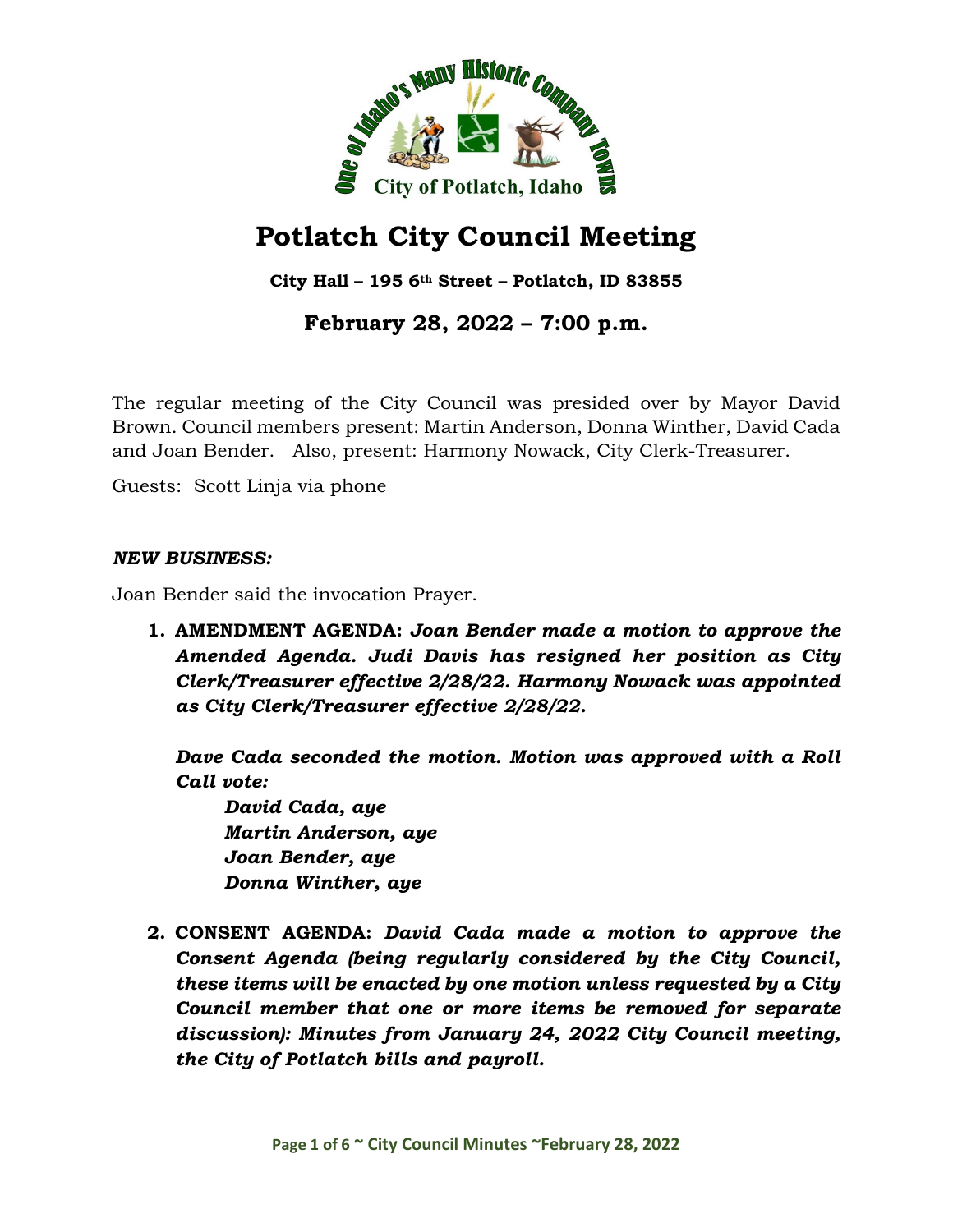

*Joan Bender seconded the motion. Motion was approved with a Roll Call vote:*

*David Cada, yes Martin Anderson, yes Joan Bender, yes Donna Winther, yes*

#### *3.* **SCOTT LINJA, KELLER ENGINEERING, TRANSPORTATION PLAN**

Scott Linja will be working with the city to form a Citizen Advisory Committee comprised of citizens, business owners, emergency services, representatives from City Hall and the School District. The committee will gather to provide comments to steer the transportation plan in the right direction. He would like the group to meet in March to schedule meeting times and create a time-line. He would like to have 3-4 meetings with the Citizen Advisory Committee and gain public input to have the plan completed by November. The transportation plan will provide the city with a Capital Improvement Plan, projects that the city would like done in the next 5-10 years. A Capital Improvement Plan will get the city more points when applying for an LHAPC grant. Mayor Brown asked if the transportation plan fits in the comp plan CEDA helped the city with years ago. Scott said, yes, the plans work together. Martin Anderson asked how long the plan is good for. Scott said the plan would need to be revised and updated every 5 years but the plan would last at least 10 years and up to 20 years. Scott will follow up with the city to get contacts lined up for the committee and set up the first meetings.

#### **4. POE ASPHALT PAVING QUOTE**

Mayor Brown introduced the POE Asphalt paving quote for \$28,695 and said the \$9,135.76 from the LHTAC grant could be used to help pay for this paving. The proposed plan is to pave approximately 250ft on Spruce Street from Highway 6 to Ponderosa. David Cada asked if this was the only paving being done this year. Mayor Brown said Cedar Street is in need of improvement. Martin Anderson asked if the city had the money could it all be done at one time. Mayor Brown agreed that would be good and will ask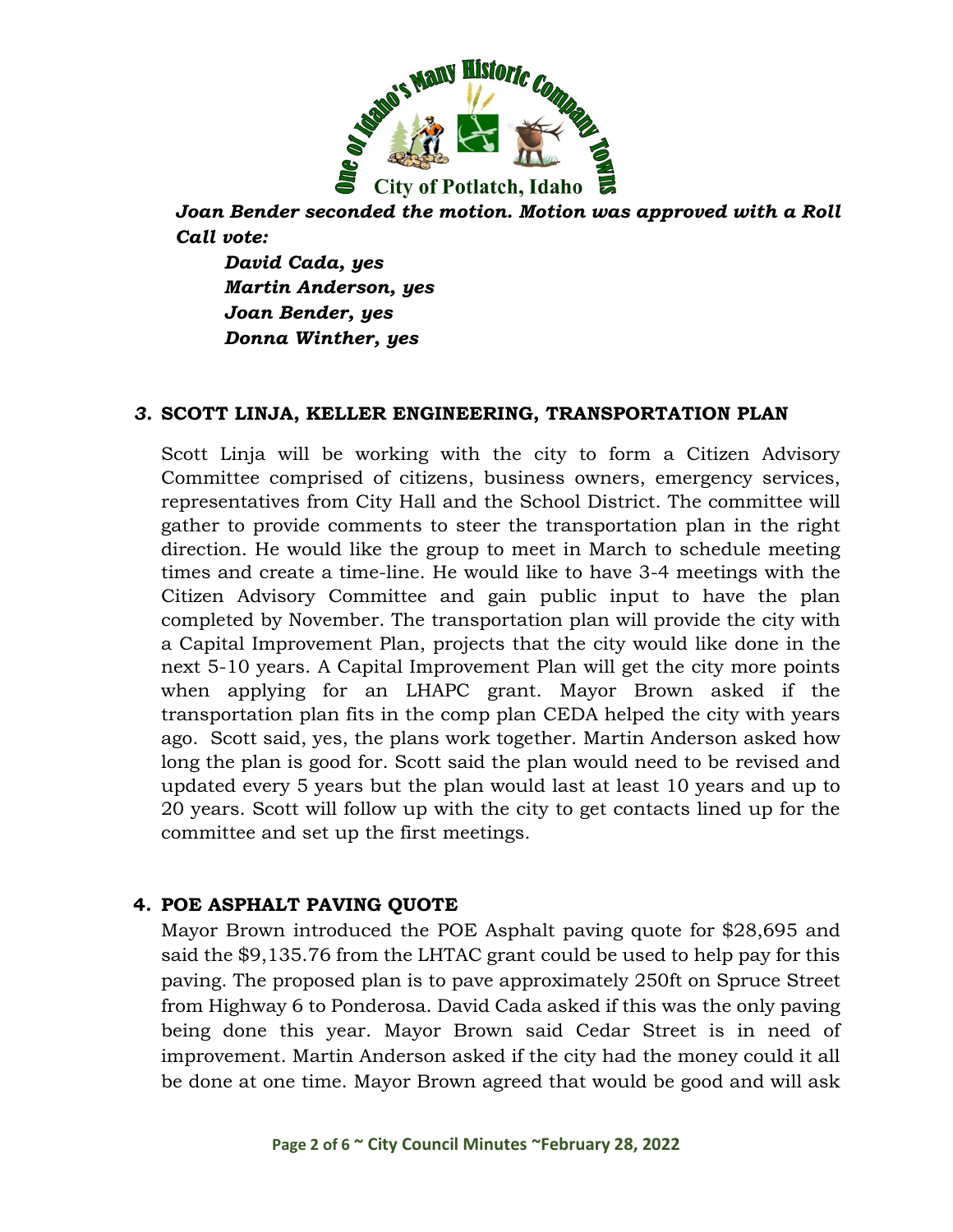

Scott Williams from POE for a quote to include Cedar Street from Highway 6 to Seventh Street.

*Martin Anderson made a motion to approve the POE paving project, David Cada seconded the motion, the motion was approved with "all ayes".* 

*Roll Call vote:* 

 *David Cada, aye Martin Anderson, aye Joan Bender, aye Donna Winther, aye* 

#### **5. ARBOR DAY PROCLAMATION FOR 2021 AND 2022**

Mayor Brown said Karin Johnson is applying for grants to plant more trees in the city in celebration of Arbor Day.

*Martin Anderson made a motion to approve applying for grants in honor of Arbor Day. The motion was seconded by Joan Bender, the motion was approved with "all ayes".* 

*Roll Call vote:* 

 *David Cada, aye Martin Anderson, aye Joan Bender, aye Donna Winther, aye* 

#### **REPORTS:**

1. **Mayor – David Brown –** Mayor Brown said BJ Swanson called about the block building behind Rebekah Hall that is owned by the senior center. The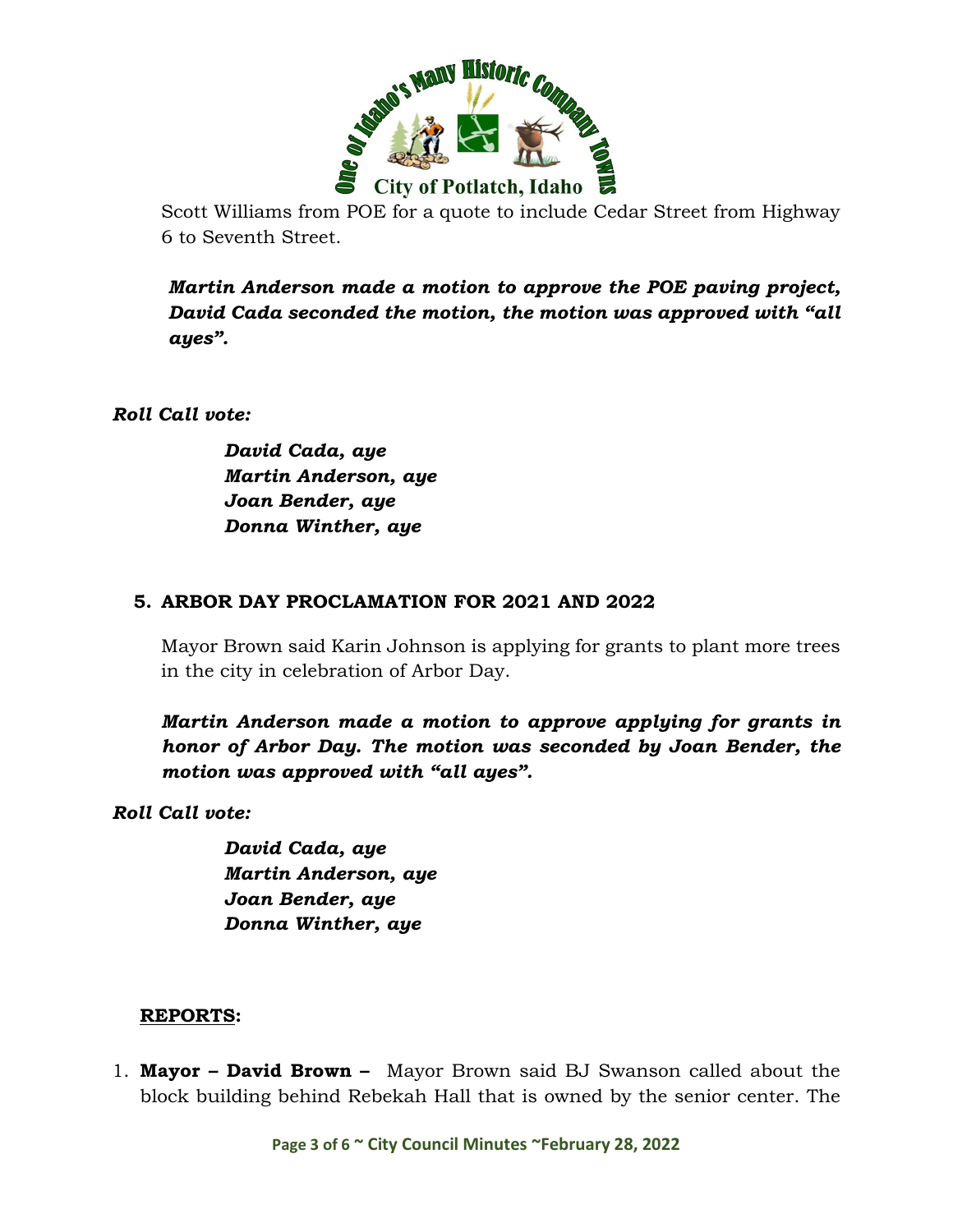

building needs a new roof or to be torn down. Currently the lot is separated but the county can put it back to one lot and it could be sold as such or used for parking. David Cada asked if there was anything in the building. Martin Anderson said he didn't think there was anything of value in there and asked about the old stick building by the VFW if it could be torn down and the lot used for parking as there is a need for parking in the city.

- 2. **Parks – Joan Bender –** Joan said she went with Donna Winther and David Cada to meet with Croc Coatings from Post Falls regarding coatings for the pool and fixing the bathrooms and showers at the RV Park. Mayor Brown said Blue Cross of Idaho has a deal where they will pick 5 communities in the state every year and give up to \$85,000 to help build a pavilion. Mayor Brown has sent in the paperwork to apply for this. Mayor Brown would also like a bench in honor of his late wife, Grace, to be placed by Harvey's Pond and also a cement slab in honor of his late brother who donated a TV and other things to City Hall. Donna Winther asked if the Transportation Plan could help get better access, like a path, to the pond and Scenic 6 Park from the Depot. Mayor Brown said the land belongs to the railroad and we would need to find out what rights the city has to the land.
- 3. **Pool & Cemetery – Donna Winther –** Donna said she, David Cada and Joan Bender met with Croc Coatings from Post Falls regarding coatings for the pool and fixing the bathrooms and showers at the RV Park. She said they had a very good product, similar to Skeltons. Donna handed out the quote from Croc Coatings. David Cada said the sample from Croc's was good and the product looked like it could last a long time. Donna Winther asked if there was a possibility of getting a new pool. Mayor Brown said the State has money for pools right now and that would be worth looking into. Donna Winther said something needs to be done at the pool before it opens. Mayor Brown said a clear coat over the cement at the pool could be more cost effective and would work for this year. Joan Bender said the bathrooms at the RV Park are fine but the showers need work. Donna Winther said we could have Croc's do just the showers at the RV Park. Mayor Brown said the RV Park has untaxed money that can be put toward the shower repair and asked that Donna get a quote from Skeltons for the work and find out their warranty. Martin Anderson said the warranty for Croc's is 5 years for a commercial building.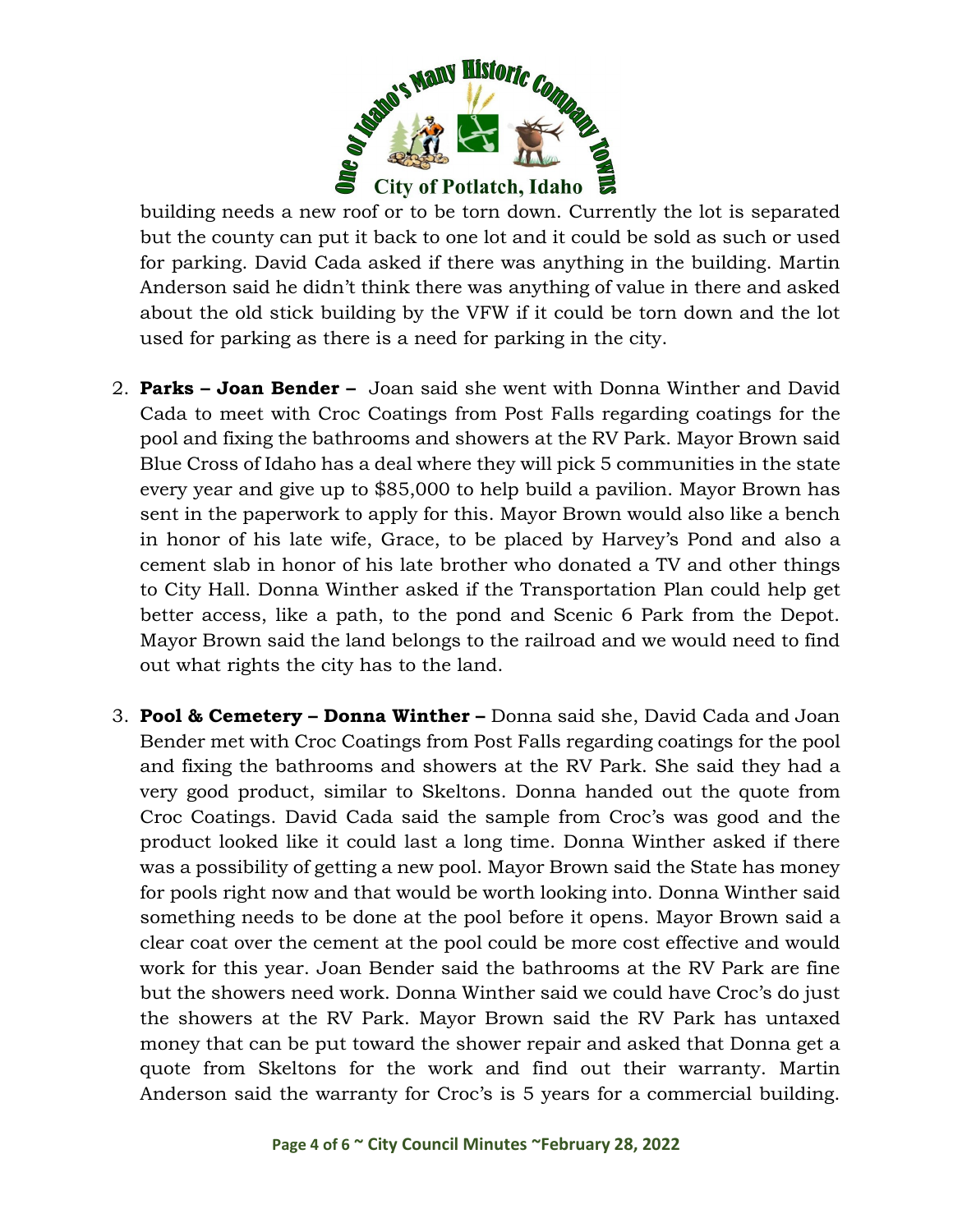

Joan Bender said to go with the most cost effective and asked how much a new pool building would cost. Mayor Brown said this should be looked into before spending money on new flooring and we should see what the rec. district could contribute. Martin Anderson said for sure so the showers at the RV Park need to be done and all agreed. Donna Winther will get a bid from Skeltons for the showers and a vote will take place at the next council meeting.

- 4. **Water & Sewer – David Cada –** David Cada gave a fascinating report on the Grand Ronde basalt and Onaway volcanics, large cracks formed 17million years ago where Potlatch gets its water. In regards to the new housing development David Cada said there is plenty of water. At the next council meeting David will report on where the water comes from and how it recharges. Mayor Brown said Wayne Gallagher and partner will be here in a few weeks with the plans for the new development. They will hire out the work to Hodge and Associates. Martin Anderson asked if the city needed an engineer to be on site to make sure the well is drilled to city's specifications. Mayor Brown said it needed to be done to DEQ specifications. Joan Bender asked if the street plans were ready for the development. Mayor Brown said they were planning on 50 homes on the 19 acres and Ziply will put in fiber for free.
- 5. **Streets - Martin Anderson –** Martin had nothing more to add regarding streets as paving was already covered.
- 6. **Scenic 6 - David Cada** David said that Shan Hemphill and Mike Hoskins had some good ideas.
- 7. **Clerk – Harmony Nowack –** Harmony thanked the council for the appointment and said she has calls out to Latah County Credit Union regarding the changing of the City bank. The Credit Union is yet to respond.

#### **PUBLIC COMMENT**:

No public comment.